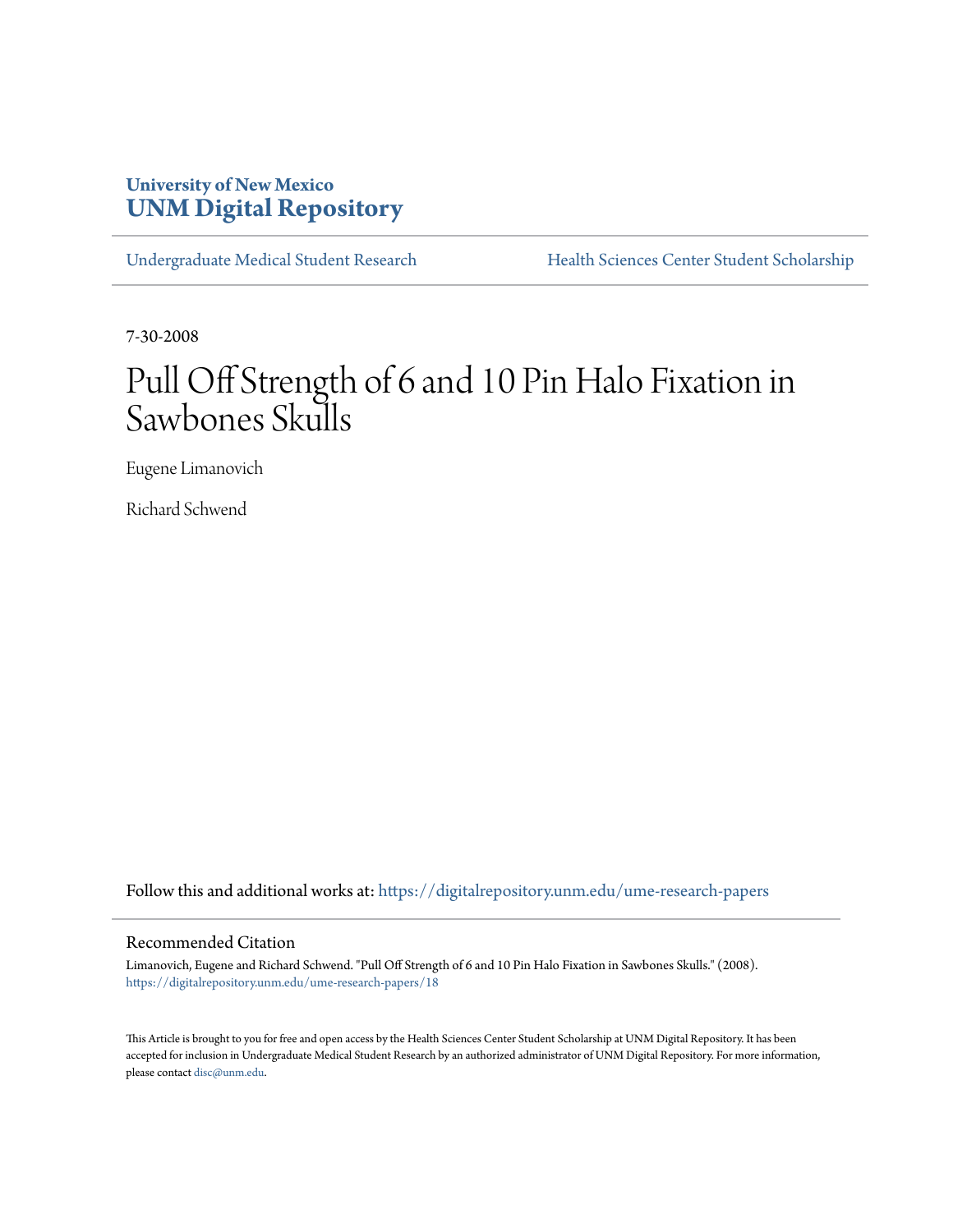## **Pull Off Strength of 6 and 10 Pin Halo Fixation in Sawbones Skulls**

Eugene Limanovich

Research Paper Richard Schwend, MD – mentor Submitted to the Medical Research Committee In partial fulfillment of the requirements for the degree of Medical Doctor University of New Mexico School of Medicine March  $18^{\text{th}}$ , 2008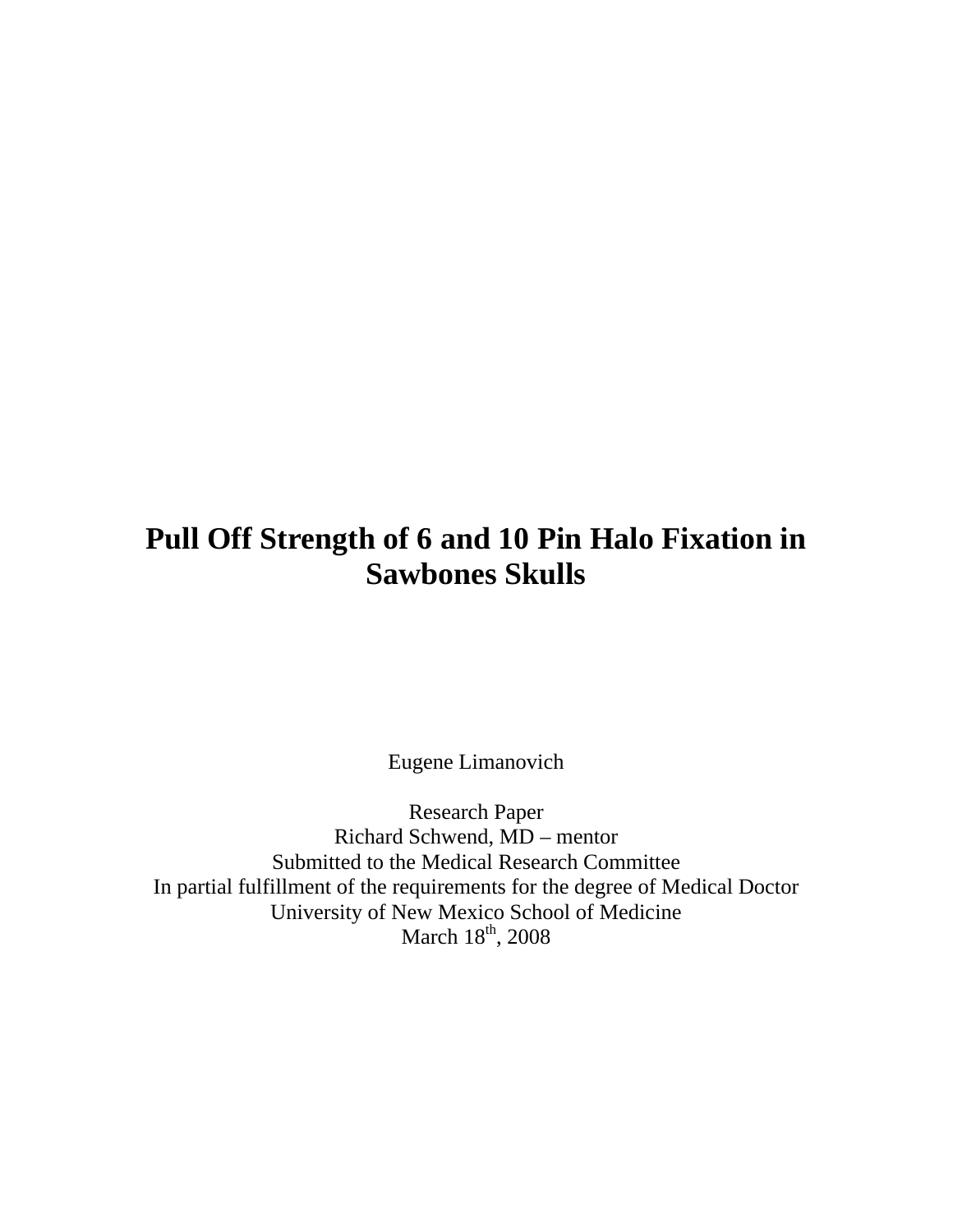#### **I. INTRODUCTION**

Halo skeletal fixator provides the most firm immobilization of all the cervical orthotic devices. (1) Since its introduction in 1959 (2) the halo fixator has been used in a variety of musculoskeletal and neurological conditions. Current uses of the halo fixator include stabilization of many cervical fractures, single column spine injuries, immobilization of cervical instabilities as a result of degenerative, congenital, traumatic, pre and post surgical conditions in adult as well as pediatric patients.(3) The device is comprised of a perforated ring for pin insertion and stabilization onto the patients skull, a halo vest for upper body and torso wear, and connecting rods, which unite and provide stability between the halo ring and the halo vest. The ring is attached to the head using halo pins. Each of the halo pins engages the outer cortical wall of the skull.

Many complications, such as halo pin loosening, halo pin site infection, nerve injury, scarring, and loss of cervical alignment can arise during treatment with a halo orthosis.(4) Studies have shown that halo pin loosening is the most common complication affecting patients.(4,14) Halo pin loosening not only results in the potential loss of fixation but also leads to an increased chance of infection.(4,5) A variety of causes can be attributed to pin loosening. Lack of sufficient fixation strength of the halo to withstand the daily stressors such as walking, twisting, falling, all of which result in micro-motion in the device, as well as the diminution of the compressive force of the halo over time may all contribute to the loosening of the pins.(6,7)

Halo orthosis have been implemented in correcting thoracic and thoraco-lumbar deformities in children. Typically a traction force is applied to the Halo device that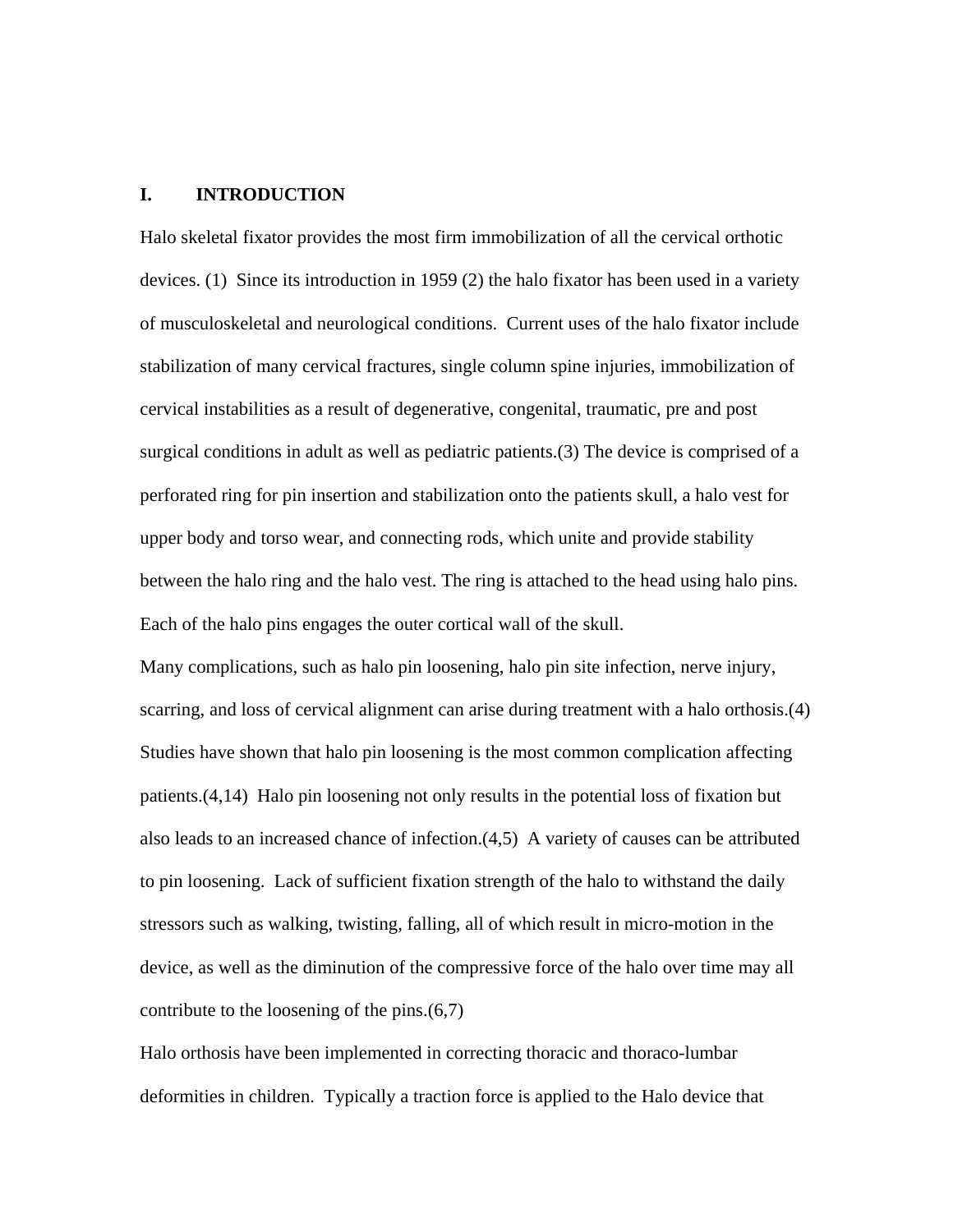equals one half of the child's body weight. This traction force can be applied from several days to weeks.(12,13) Mechanically, this situation raises concern, since it is not yet clear how close to failure is the device after the application of these distraction forces. In a standard application of the halo orthosis, 4 pins are used to secure the device to the patient's skull. Recently it has been suggested that the use of additional pins to secure the halo device may contribute to greater fixation strength by increasing the overall compressive strength of the device.(8) Increased compressive strength of the device may reduce pin loosening and subsequently decrease the rate of infections. The application of the halo orthosis in pediatric patients presents the treating surgeon with several other challenges. Because of the diminished skull thickness in a child, concerns exist about the risk of halo pin penetration through the child's calvarium. As a result, current protocols require that a maximum of 4 inches of torque is applied to pins during fixation of the halo to the child's skull. Given this amount of torque that is used in tightening each pin of the halo orthosis, the maximum distraction force that can be used to induce device failure remains unknown.

The motivation for this research is to determine the minimum distraction force required to induce failure in the six pin and ten pin halo construct secured at 2inch, 4inch, and 6inlb respectively, mounted to Sawbones Human Model Skulls.

#### **II. MATERIALS AND METHODS**

A biomechanical test was conducted using twenty #1344 55 shore D Sawbones Human Skulls (Pacific Research Laboratories, Inc. Vashon, Washington USA), a custom PMT carbon fiber halo fixture and pins (PMT/Permark Corporation, Chanhassen, MI USA),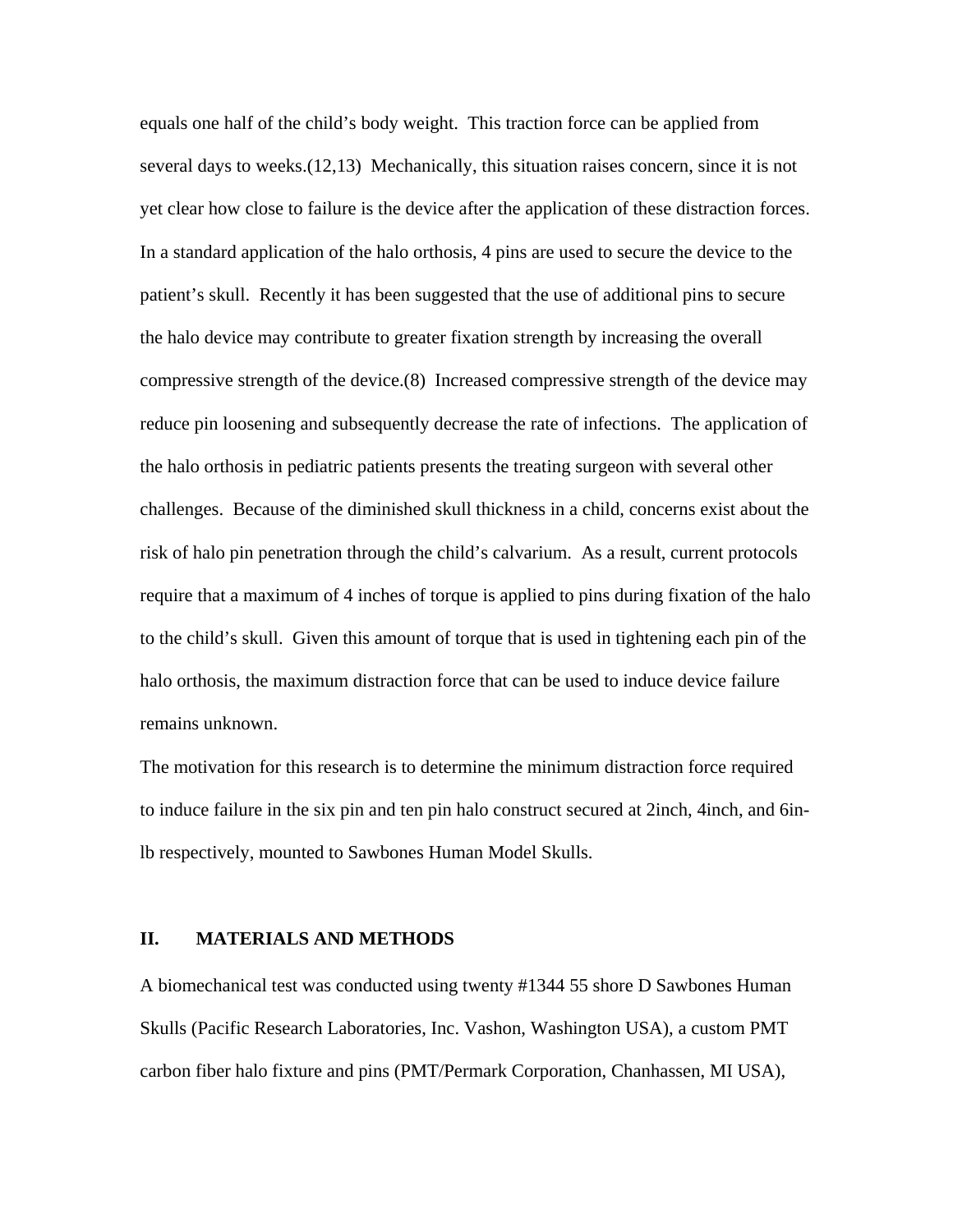and Instron Model 4400 series test system tensile testing machine (Instron Worldwide Headquarters, Norwood, MA USA) to determine the relationship between vertical disengagement force and the initial halo pin force. All tests were conducted at the Mechanical Engineering Department at the University of New Mexico. The objective was to determine the fixation strength (load to failure) of the six-pin and ten-pin halo construct tightened at 2, 4, and 6 in-lb respectively through a series of forcedeflection tests conducted on biomechanical models of the human skull using tensile testing machine (Fig. 1).



**Figure 1: Experimental setup of a biomechanical human skull model in the hydraulic test machine**.

Each skull model was fitted with an PMT titanium closed-back halo ring, attached with either six or ten 2-in (5-cm) PMT titanium pins at the model-substrate interface. The PMT halo ring allows for accurate pin placement as a result of perforated pin holes in the ring. Each halo was applied to the skull model according to an established protocol with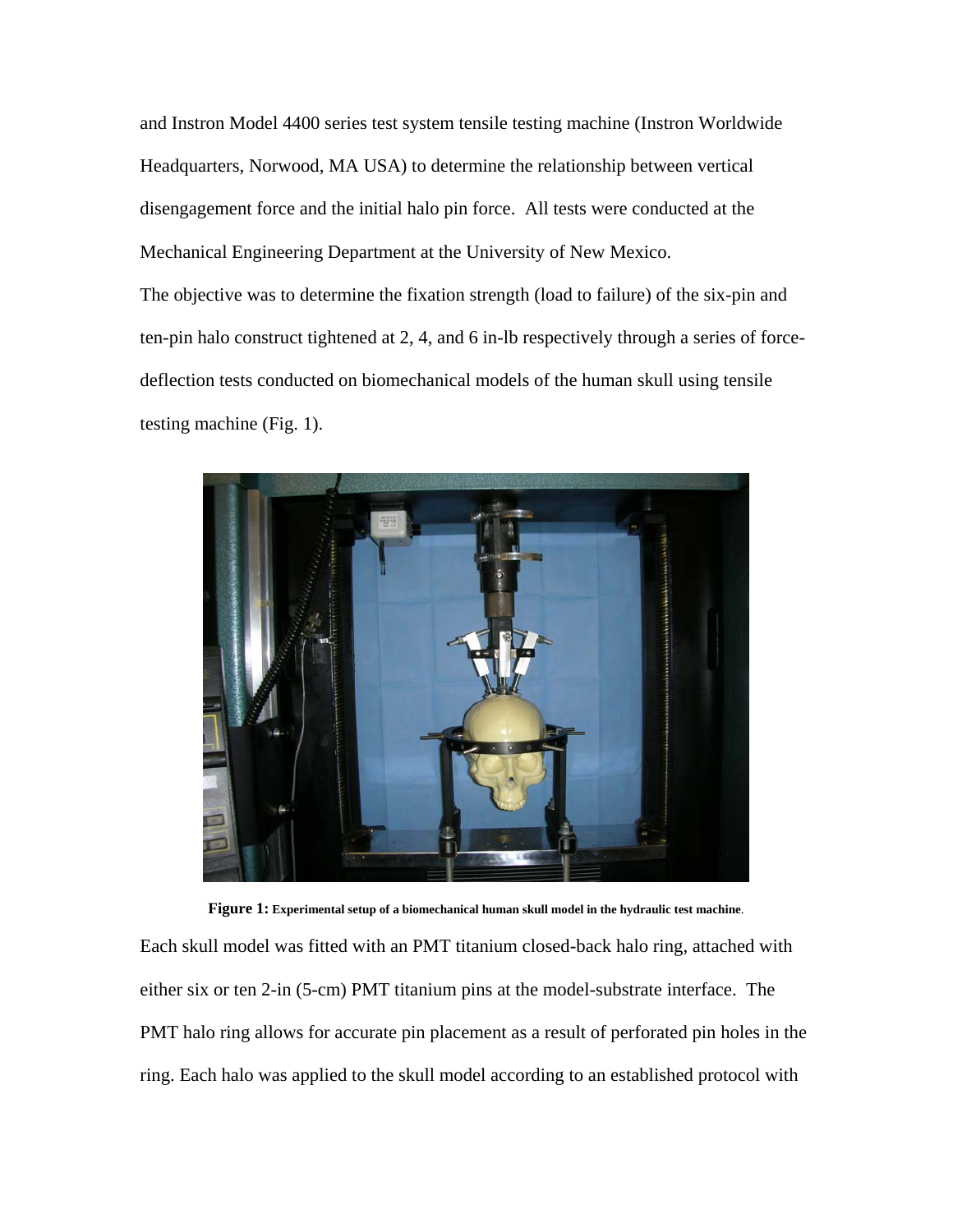perpendicular pin insertion tightened to a measurement of 2, 4, and 6 in-lb of torque, respectively. The pins were tightened with use of a calibrated torque wrenches (Stryker Instruments Kalamazoo, MI) in order to ensure the accuracy of application. In the six and ten-pin halo constructs, the anterior pins were placed in similar positions within the safe zone for pin placement. This safe zone is defined as "the anterolateral aspect of the skull, approximately 1 cm superior to the orbital rim, cephalad to the lateral two thirds of the orbit, and below the greatest circumference of the skull." (3, 9-11) In this position, the pins do not interfere with the temporalis muscle or with the zygomaticotemporal nerve and are not in danger of penetrating the sinuses. There are not the same neuromuscular restrictions with regard to the placement of the posterior pins, and a site 1 cm posterior to each model auricular canal was selected for pin insertion bilaterally (Fig. 2).



**Figure 2: Halo ring with ten pin configuration**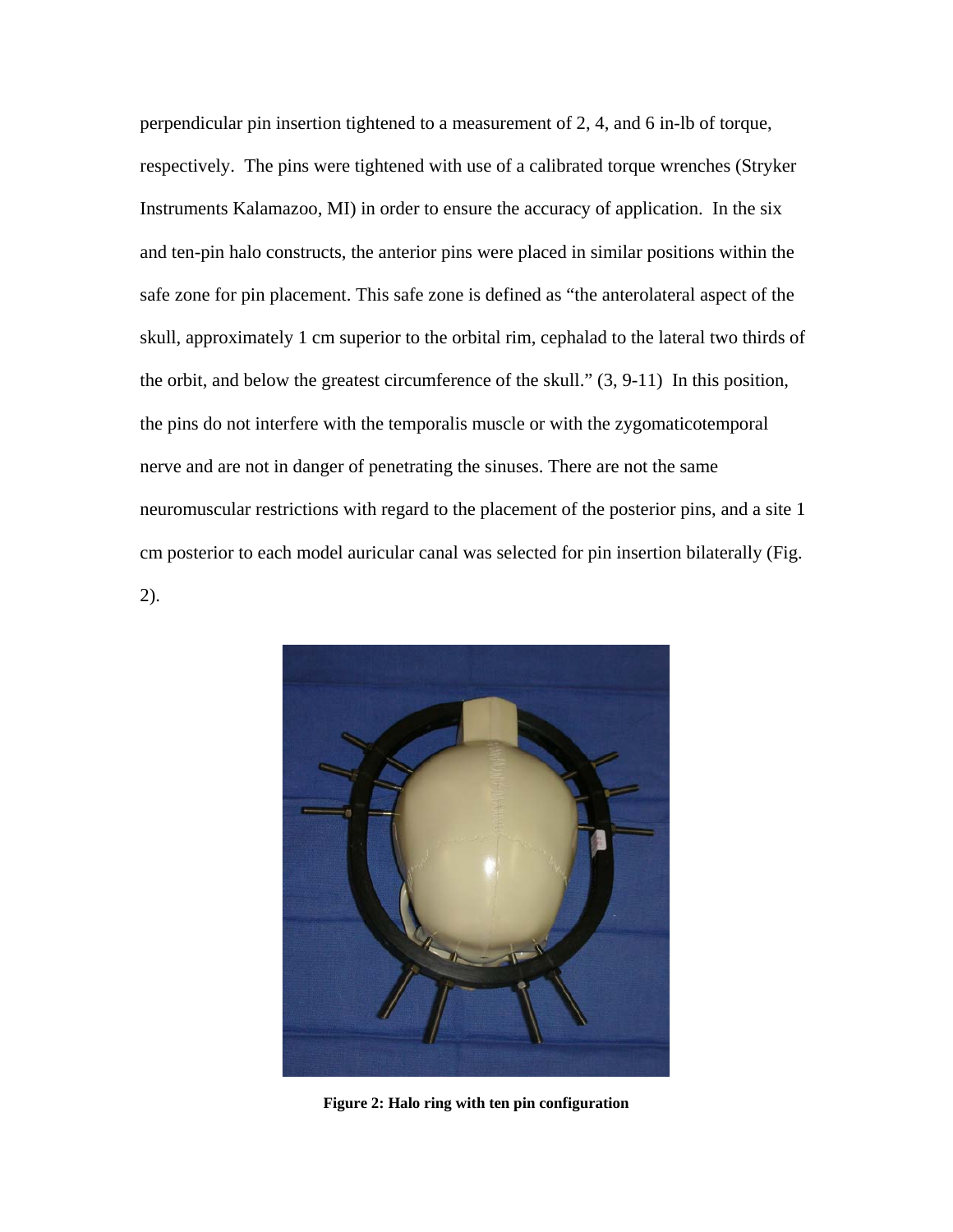Three trials were conducted on each of the six-pin halo constructs tightened at 2 in-lb, 4 in-lb, and 6 in-lb, for a total of nine trials. Three trials were conducted on each of the tenpin halo constructs tightened at 2 in-lb, 4 in-lb, and 6 in-lb, for a total of nine trials. A combined total of eighteen trials were performed.

Each skull model was mounted in the test frame (Fig. 1), and an axial distraction force simulating traction of the halo was applied at a constant ramp rate of 0.1 mm/sec with use of a servo controlled hydraulic test machine until failure occurred at the pin-skull interface. Failure was defined as a decrease in load, confirmed by visible movement at the pin-skull interface and as detected by the load-cell program.

#### **III. RESULTS AND DISCUSSION**

The primary focus of this study was to determine at which point the skull and screw system failed (i.e. the screws moved). More specifically, the interest of this study was to determine at which load and corresponding displacement the screws began to move. To establish the point of screw movement, it was necessary to find the first point within the raw data where the slope changed. A variation in slope indicates a change in the stiffness of the system and implies movement of the screws. The raw data for the 6 pin 2 inch-lb configurations over the entire range of loading for the 3 skulls tested is shown in Figure 3. From the data in Figure 3, one can begin to see change in curvature at a displacement depth of around 0.05 inches. With knowledge of the general region of displacement to look closely at, future plots will only look at displacement values from 0 to 0.1 inches. Further progression past depth of 0.1 inches is difficult to analyze given that integrity of the original setup configuration has changed with movement of the screws.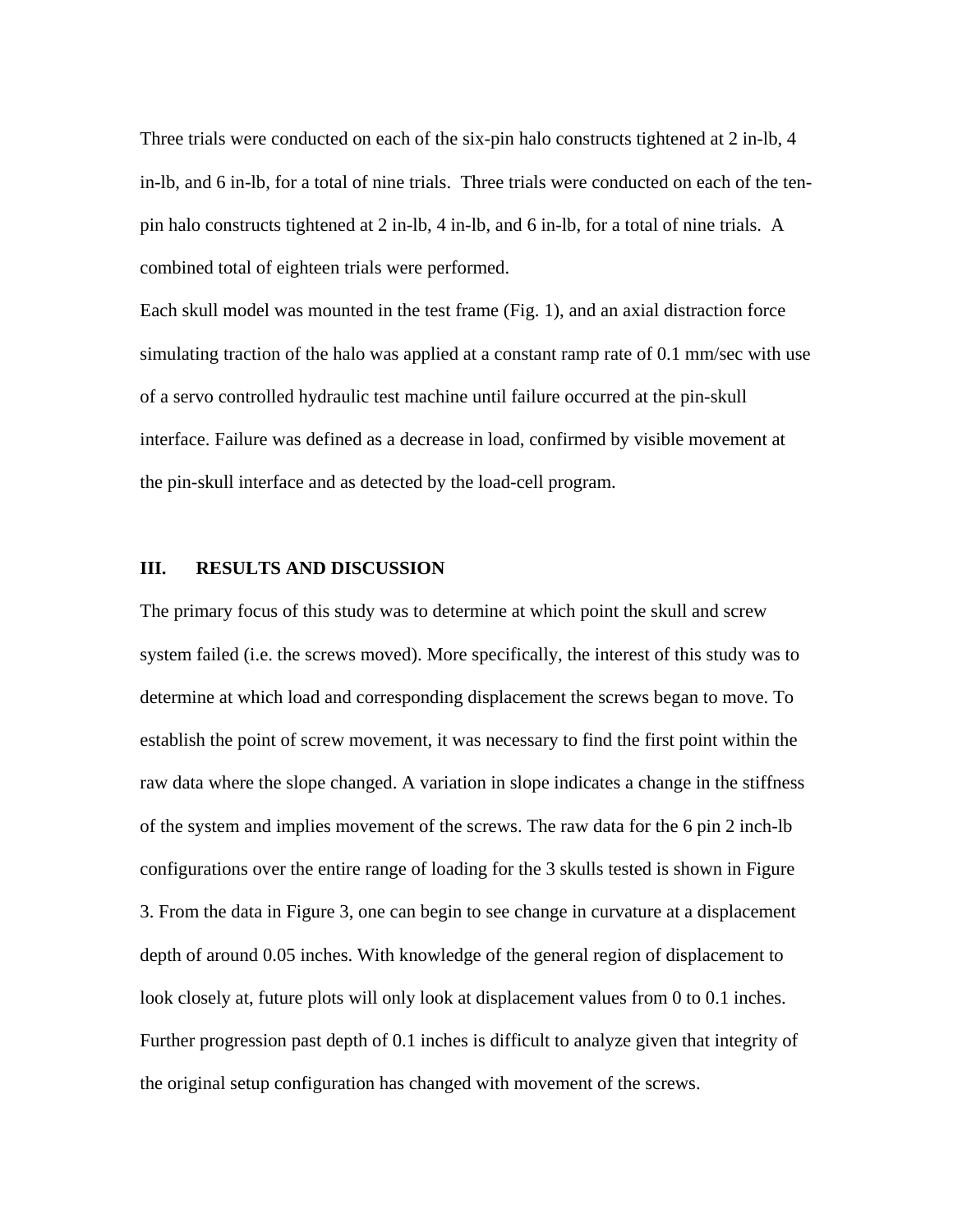

**Figure 3: Raw data for 6 Pin 2 inch-lb** 

<span id="page-7-0"></span>During testing, movement of the halo structure was recorded as well as the corresponding load and displacement. This was initially done with the "naked eye", but provided a general region in which to anticipate change in slope. [Table 1](#page-7-0) displays the recorded naked eye data for the 6 pin 2 inch-lb set of 3 skulls.

| 6 Pin 2 inch-lb Naked Eye Data |                                    |                                        |  |  |  |  |  |
|--------------------------------|------------------------------------|----------------------------------------|--|--|--|--|--|
|                                | Load at first<br>movement<br>(lbf) | Displacement at<br>first movement (in) |  |  |  |  |  |
| Skull 1                        | 170                                | 0.0628                                 |  |  |  |  |  |
| Skull 2                        | 170                                | 0.0692                                 |  |  |  |  |  |
| Skull 3                        | 170                                | 0.0618                                 |  |  |  |  |  |

**Table 1: Recorded movement naked eye for 6 Pin 2 inch-lb** 

To mathematically determine the values from [Table 1](#page-7-0) directly from the Instron data, least squares curve fitting was used. Given the variation in the data curvature, multiple degrees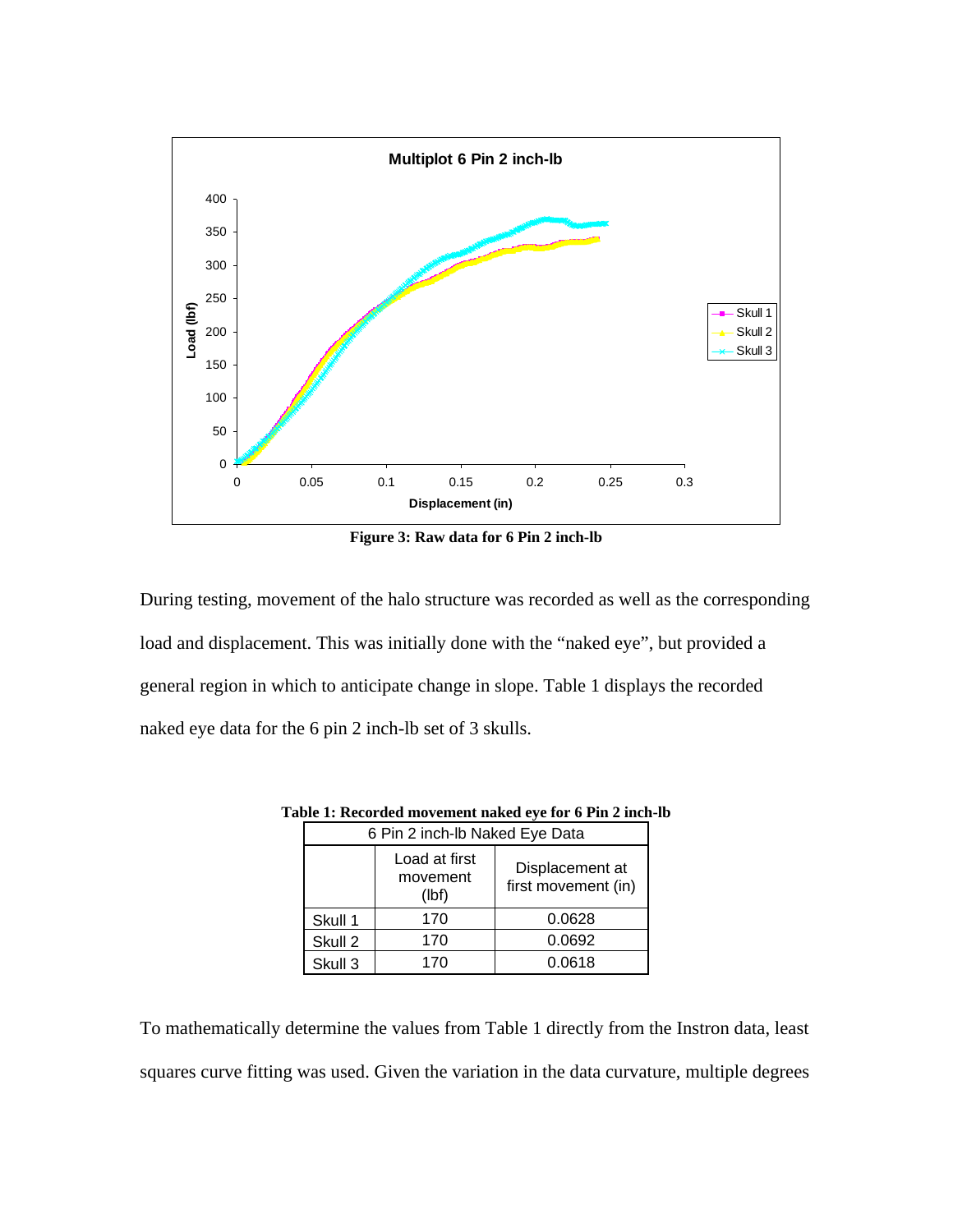of polynomial fits were investigated. Specifically, for each skull raw data set  $3<sup>rd</sup>$  through  $6<sup>th</sup>$  order polynomial curve fits were plotted. Figure 4 displays  $3<sup>rd</sup>$  through  $6<sup>th</sup>$  order least squares fitting curve data superimposed over the raw data. The blue circles represent the raw data taken directly from the Instron machine. Red, green, cyan and yellow lines correlate to  $3<sup>rd</sup>$ ,  $4<sup>th</sup>$ ,  $5<sup>th</sup>$  and  $6<sup>th</sup>$  order polynomial curve fits respectively.



**Figure 4: 6 Pin 2 inch-lb Least Squares Fitting** 

A correlation coefficient R was determined for each ordered curve fit. The correlation coefficient determines the strength of curve fit with respect to the raw data with a value of R closer to 1 indicative of a better curve fit. In the above data set, the correlation coefficient for  $3<sup>rd</sup>$  through 6<sup>th</sup> order fits was 0.9979. The value for R varied within each skull set screw and torque combination. The same procedure was conducted for each skull set and the least squares fit with the most consistent correlation coefficient chosen for further investigation. By the value of R, a  $3<sup>rd</sup>$  order curve fit was chosen for each test case.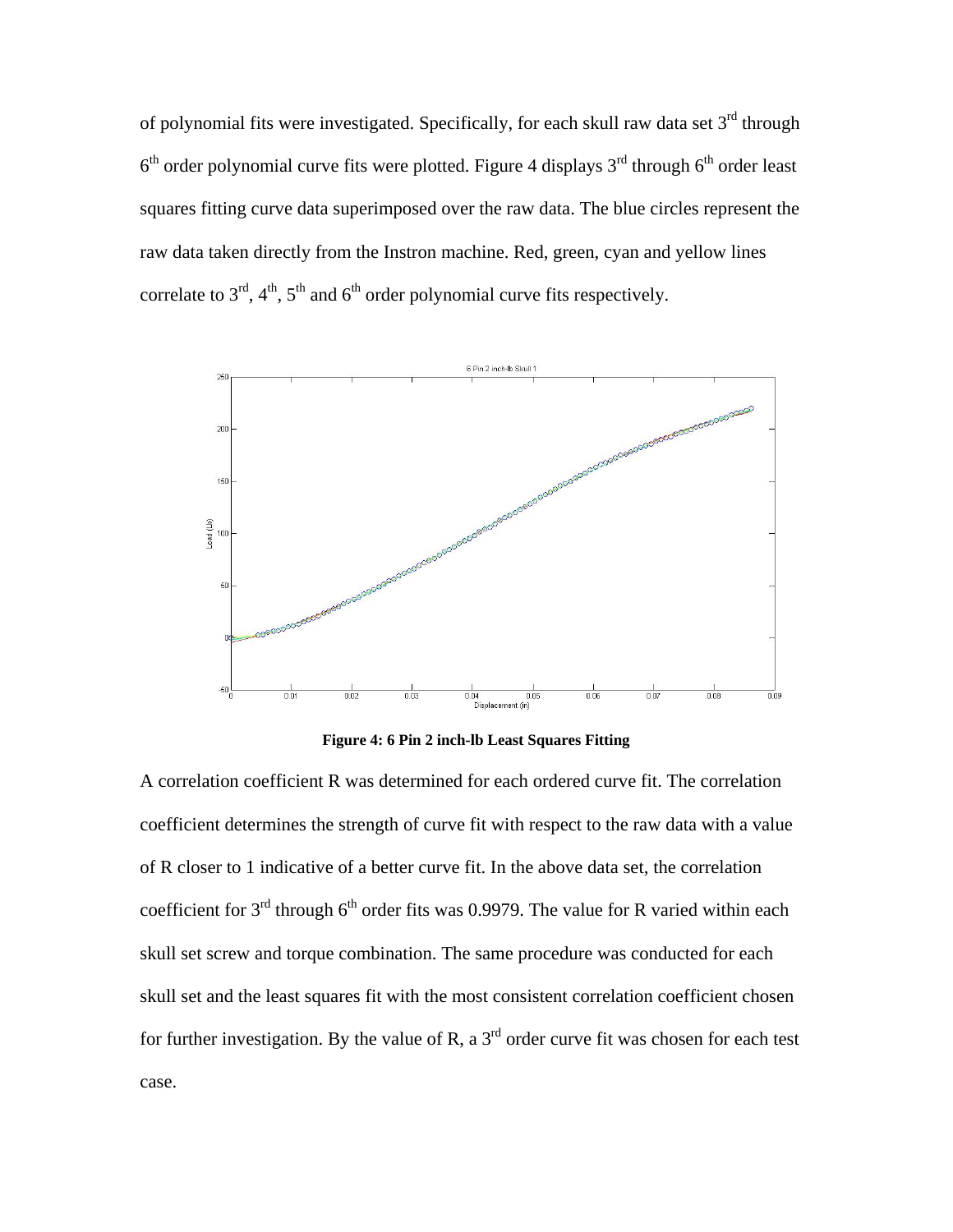With the curve fit was chosen for each skull set, the equation of the curve fit line was established. Then the derivative of the curve fit equation was taken to characterize the behavior of the screws under loading and to mathematically identify when the screws begin to move. The change in slope, which is the derivative, signifies points at which the pins moved from their original placement. It is expected that the derivative will increase in slope until the first point of movement from the pins. At the curve maximum the original fixation of the screws is no longer intact. The pin movement will create a larger hole at the pin skull interface allowing for further movement of the pin. As stated above, where the derivative reaches a maximum value, the corresponding load and displacement indicates the change in slope. For example, for the 6 pin 2 inch-lb the data in [Table 2](#page-9-0) indicates that for skull 1 the load at which the pins first shifted was at 139 lbs calculated by taking the maximum derivative value multiplied by its corresponding displacement. Note that this value is significantly less that that observed by the naked eye.

<span id="page-9-0"></span>

| 6 Pin 2 inch-lb |                   |                                      |                       |  |  |  |  |  |  |
|-----------------|-------------------|--------------------------------------|-----------------------|--|--|--|--|--|--|
|                 | Derivative<br>max | Displacement<br>at derivative<br>max | Corresponding<br>load |  |  |  |  |  |  |
| Skull           |                   |                                      |                       |  |  |  |  |  |  |
|                 | 3299.30           | 0.042                                | 138.57                |  |  |  |  |  |  |
| Skull           |                   |                                      |                       |  |  |  |  |  |  |
|                 | 2890.40           | 0.064                                | 184.99                |  |  |  |  |  |  |
| Skull           |                   |                                      |                       |  |  |  |  |  |  |
|                 | 3180.80           | 0.044                                | 139.96                |  |  |  |  |  |  |

**Table 2: Derivative and load** 

Figure 5 below displays the derivative of the curve fit equations within the 6 pin 2 inch-lb configuration. Note that the maximum values for the red and blue (skulls 1 and 3) have maximum loads around a displacement value of 0.04 inches and 3000 lb/in. Compare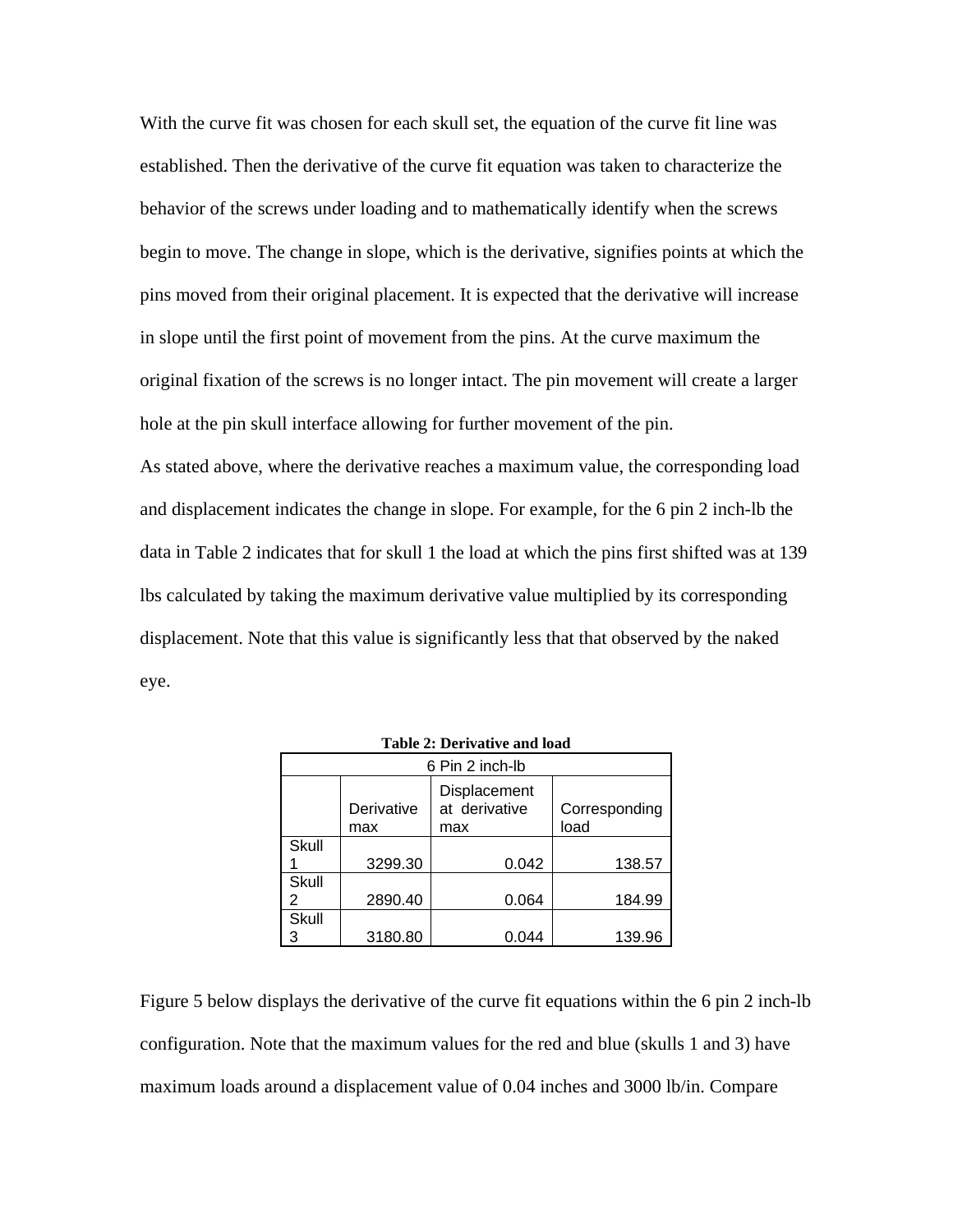these values with those found in [Table 2.](#page-9-0) The green line (skull 2) pictorially shows what is numerically described in [Table 2-](#page-9-0)-specifically, a higher displacement value and lower maximum value of the derivative.



**Figure 5: 3rd order derivative plots to show max** 

For completeness, the maximum derivative values with their corresponding displacement and load data are shown in [Table 3.](#page-11-0) Note that cells containing an N/A were skulls that did not yield a maximum value for the derivative implying that the screws never moved, which is unlikely.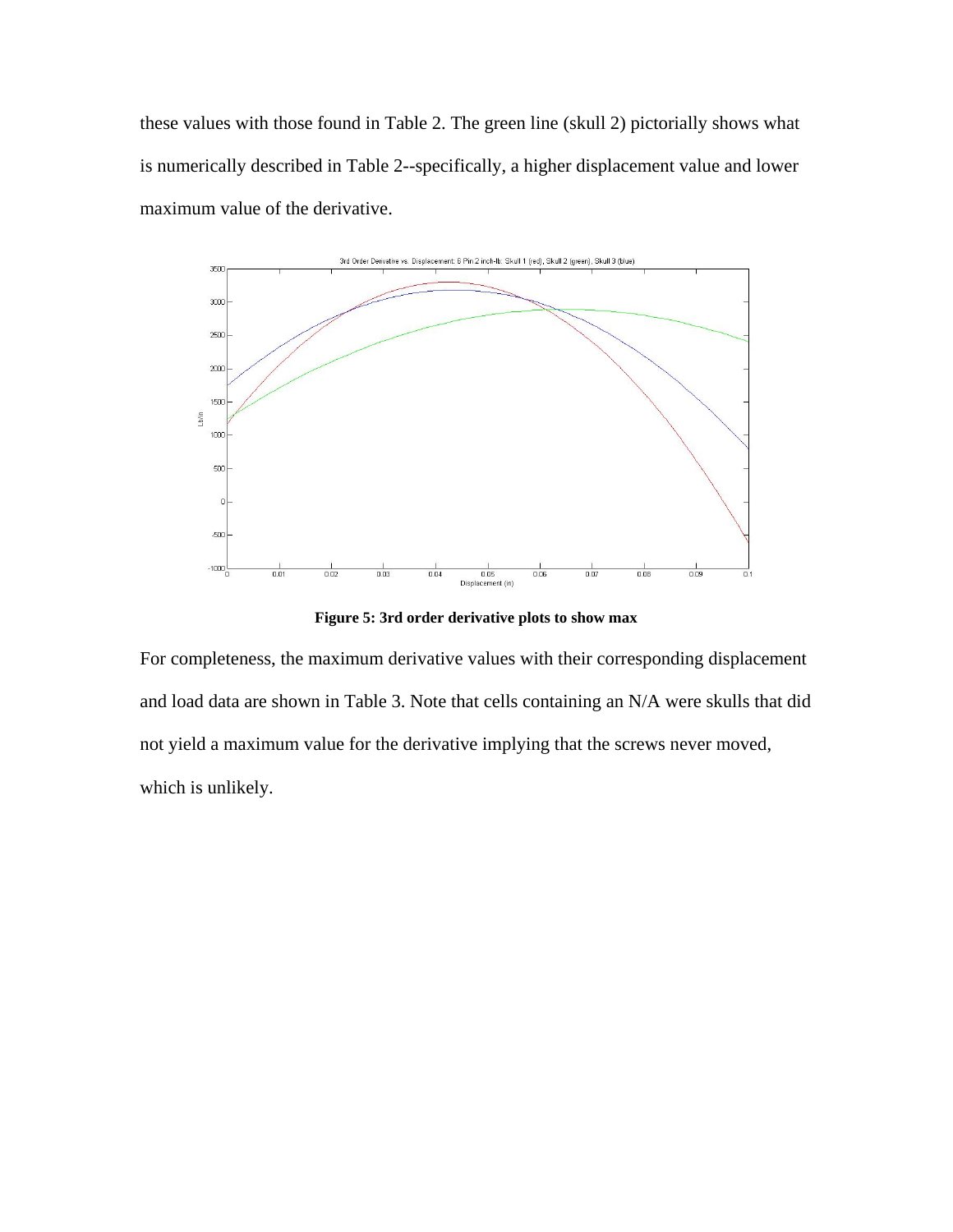<span id="page-11-0"></span>

|                    |                   |                                      |                           | 10 Pin 2            |                   |                                      |                           |
|--------------------|-------------------|--------------------------------------|---------------------------|---------------------|-------------------|--------------------------------------|---------------------------|
| 6 Pin 2 inch-lb    |                   |                                      |                           | inch-lb             |                   |                                      |                           |
|                    | Derivative<br>max | Displacement<br>at derivative<br>max | Corresponding<br>max load |                     | Derivative<br>max | Displacement<br>at derivative<br>max | Corresponding<br>max load |
| Skull 1            | 3299.30           | 0.042                                | 138.57                    | Skull1              | 3099.50           | 0.048                                | 148.78                    |
| Skull 2            | 2890.40           | 0.064                                | 184.99                    | Skull 2             | 2665.00           | 0.069                                | 183.89                    |
| Skull 3            | 3180.80           | 0.044                                | 139.96                    | Skull <sub>3</sub>  | 2134.20           | 0.052                                | 110.98                    |
| Average            |                   | 0.05                                 | 154.51                    | Average             |                   | 0.056                                | 147.88                    |
| 6 Pin 4<br>inch-lb |                   |                                      |                           | 10 Pin 4<br>inch-lb |                   |                                      |                           |
|                    | Derivative<br>max | Displacement<br>at derivative<br>max | Corresponding<br>max load |                     | Derivative<br>max | Displacement<br>at derivative<br>max | Corresponding<br>max load |
| Skull1             | 3381.80           | 0.068                                | 229.96                    | Skull1              | 2049.30           | 0.038                                | 77.87                     |
| Skull 2            | 2503.80           | 0.050                                | 125.19                    | Skull 2             | 2520.90           | 0.051                                | 128.57                    |
| Skull 3            | 1810.40           | 0.093                                | 168.37                    | Skull <sub>3</sub>  | 2790.60           | 0.053                                | 147.90                    |
| Average            |                   | 0.062                                | 174.51                    | Skull 4             | N/A               | N/A                                  | N/A                       |
|                    |                   |                                      |                           | Average             |                   | 0.047                                | 118.11                    |
| 6 Pin 6<br>inch-lb |                   |                                      |                           | 10 Pin 6<br>inch-lb |                   |                                      |                           |
|                    | Derivative<br>max | Displacement<br>at derivative<br>max | Corresponding<br>max load |                     | Derivative<br>max | Displacement<br>at derivative<br>max | Corresponding<br>max load |
| Skull1             | 2664.50           | 0.209                                | 556.88                    | Skull1              | 2327.60           | 0.056                                | 130.35                    |
| Skull 2            | 2016.50           | N/A                                  | N/A                       | Skull <sub>2</sub>  | 2100.40           | 0.045                                | 94.52                     |
| Skull 3            | N/A               | N/A                                  | N/A                       | Skull 3             | N/A               | N/A                                  | N/A                       |
| Average            |                   | 0.209                                | 556.88                    | Average             |                   | 0.051                                | 112.435                   |

#### **Table 3: All derivative/max load data**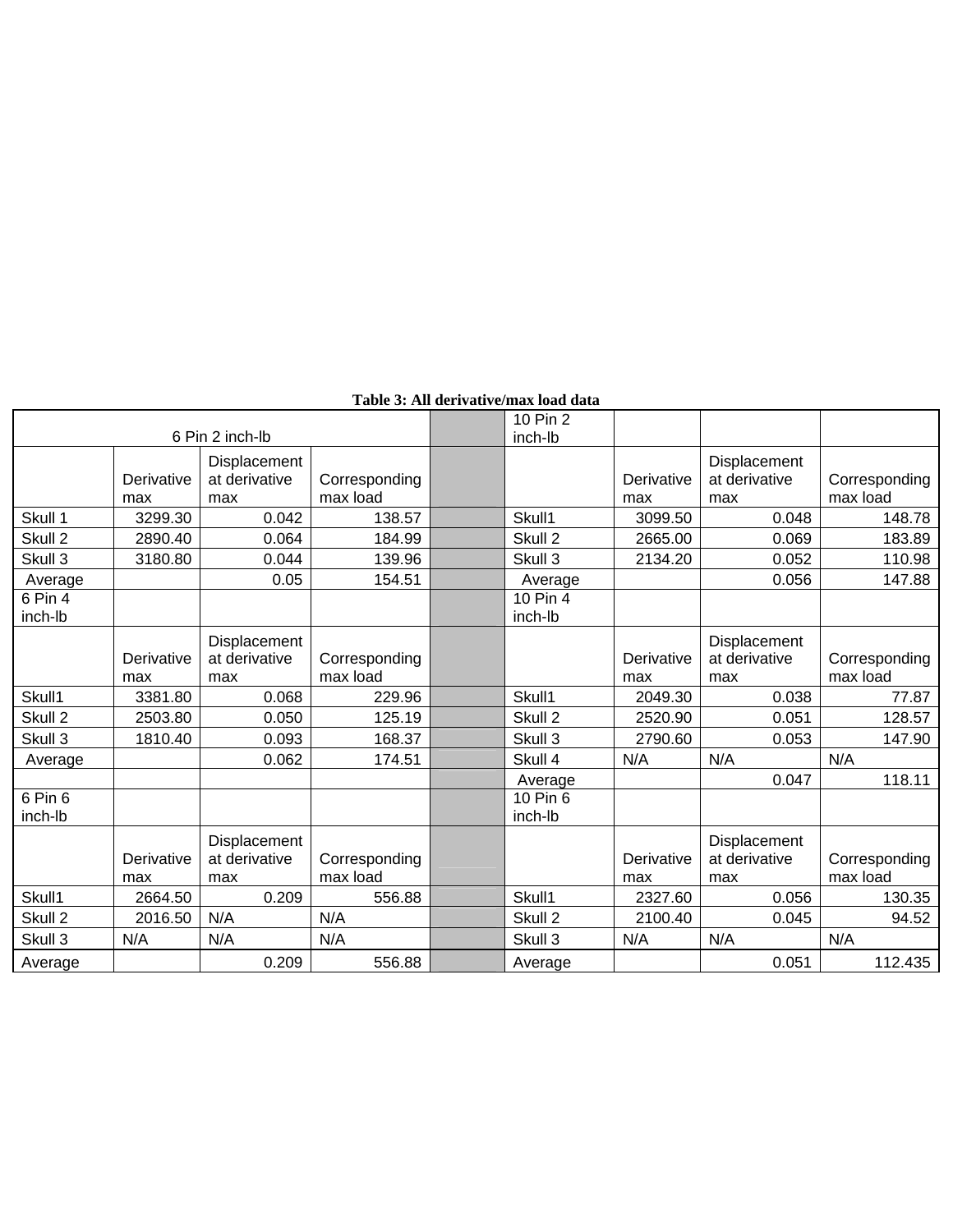#### **General Trends**

The data proved to be problematic for the entire 6 pin 6 inch-lb set. All 3 skulls yielded data that did not peak. This implies that a load changing slope was never reached and screws never moved. This also proved to the be case for one skull in the 10 pin 2 inch-lb, 10 pin 4 inch-lb and 10 pin 6 inch-lb sets respectively. Given the small amount of skulls tested within each data set, it is difficult to draw any conclusions as to why the data behaved sporadically within the data sets. Using the data points, which seem to correlate with each other within each data set, some general conclusions may be drawn. Averages were taken for the three data points within each set to also be used for comparison. For example between the 6 pin 2 and 4 inch-lb configurations, one would expect the load at which the pins start to move would increase. For the 2 inch-lb configuration the average value of the three skulls was 154.51 pounds and the 4 inch-lb saw an average value of 174.51 pounds. As discussed earlier, the 6 inch-pound data did not yield credible results and cannot be used in this comparison. It would also be expected that the 6 pin 4 inch-lb configuration would yield a higher value of load at slope change than that of the 10 pin 2 inch-lb set. These values were 174.51 and 147.88 pounds respectively. Per the recorded data, the remaining 10 pin configurations yielded the smallest load at slope change values over all data sets. These values were averaged to be 117.91 and 113.695 pounds for the 4 and 6 inch-lb skull sets respectively. It is also misleading to use the average values within each data set when looking closely at the readings for the 3 data points for the 10 pin 4 inch-lb set. The 3 skulls with useable results yielded pin movement at 77.89, 127.96 and 147.90 pounds.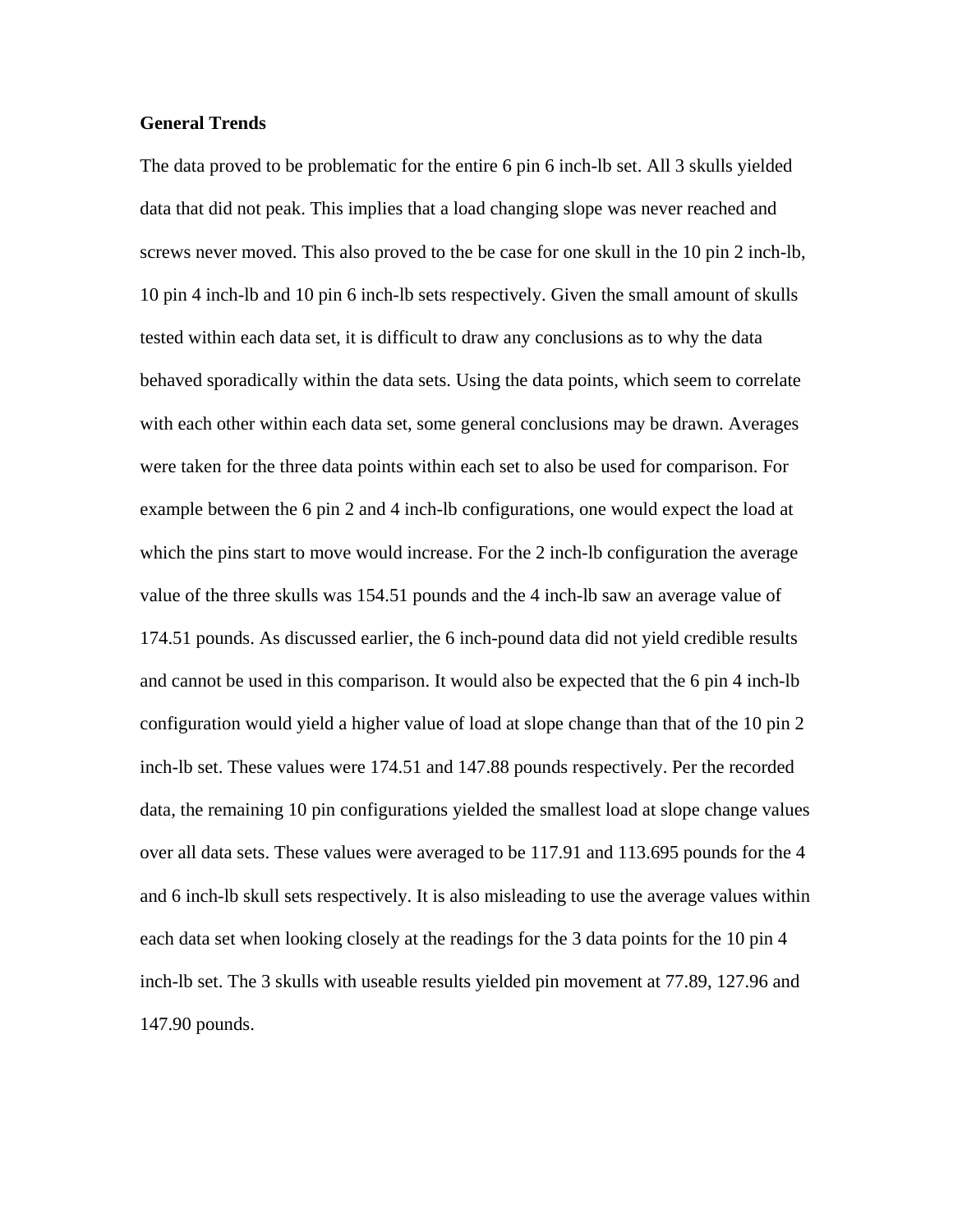The data collected are limited in several ways. The force-deflection tests were a laboratory-controlled demonstration of only one type of force acting on the pins; that of axial distraction. The study did not evaluate other types of forces such as shear stress, which are present in in-vivo application of the halo device. It is possible that the variation in the load to failure among the halos was due to the placement of the halo pins in slightly different location within the designated pin-skull interface. The skull model used in this study does not account for the various physiological changes that take place during clinical use of the halo. Processes such as bone remodeling, fracture, and anatomical variation from patient to patient cannot be accounted for by the model.

As discussed earlier, the force-deflection study shows that halo fixation strength may be increased through the use of six pins at increasing torques. However, the results of the ten pin configuration are less clear. In the future, in order to resolve this problem, it is essential to conduct tests with a much larger sample size.